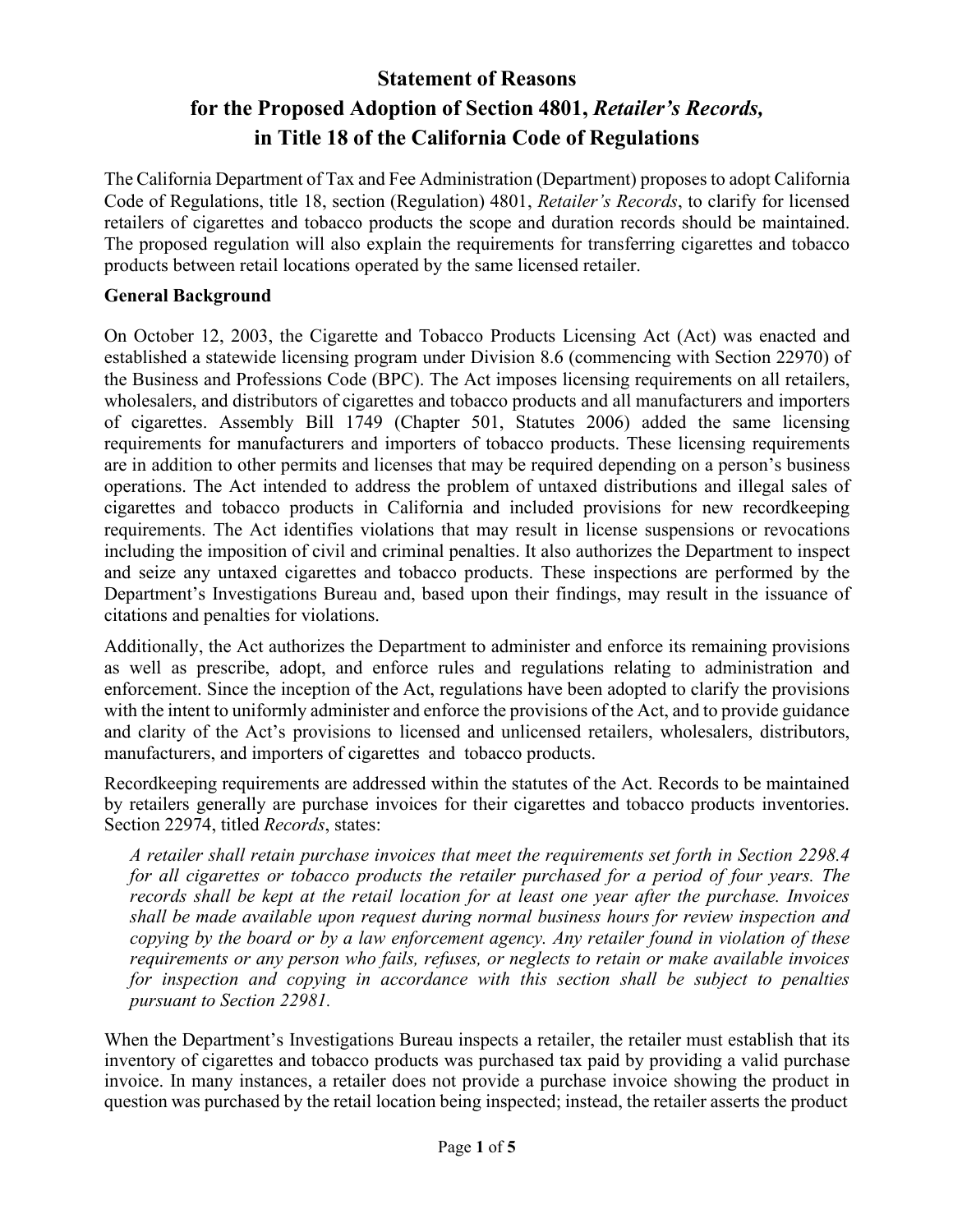was purchased tax paid at another retail location and was later transferred to the retail location under inspection. Therefore, the Department deemed it necessary to develop language to clarify retailers' record keeping obligations and explain the documentation required for a transfer of cigarettes and tobacco products between licensed retail locations owned by the same person.

# **Overview**

# Publication 78, *Sales of Cigarettes and Tobacco Products in California*

In April 2011, Publication 78, *Sales of Cigarettes and Tobacco Products in California*, was updated. The publication includes guidance to licensees on the Department's view of the law with respect to the transfer of cigarettes or tobacco products from one retail location to another retail location. At the time of the update, a letter was sent to 1,790 legal entities operating retail locations of cigarette and tobacco products. The language in Publication 78, specifically relating to store-to-store transfers, has remained unchanged and still appears as follows:

*Generally, the transfer of cigarettes and tobacco products are not permitted. However, if you own more than one store and licenses are held by the same legal entity, you may be allowed to transfer cigarettes and tobacco products between stores belonging to the same legal entity. When transferring cigarettes and tobacco products, legible transfer records and copies of the original purchase invoice must be kept at each location involved in the transfer. Such transfer records which must be prepared at the time of transfer, must include the address of each store, the purchase invoice date, the purchase invoice number, the supplier's name on the invoice, including type of packaging, flavor and or style, and the amounts of items transferred. Failure to provide such documentation when requested can result in the seizure of the claimed transferred product.* 

Publication 78 also addresses the records to be maintained by a retailer of cigarettes and tobacco products. While referred to in other sections within the publication, a summary of record requirements currently appears under the Enforcement section as follows:

*You must keep and maintain legible, accurate, and complete records, including purchase invoices for your resale stock of cigarettes and tobacco products (including products under the expanded definition of a tobacco product when sold or purchased in combination with nicotine), for four years. The most recent twelve months of invoices must be kept at the retail location for at least one year after the date of purchase. Failure to maintain records and provide them upon request to CDTFA staff or a law enforcement agency may result in a misdemeanor citation punishable by a fine of up to \$5,000 and/or imprisonment for up to one year in a county jail.*

Proposed Regulation 4801 is consistent with the above guidance.

# **Pertinent Statutes**

Purchases of cigarettes or tobacco products by a retailer from anyone except a properly licensed distributor or wholesaler of cigarettes or tobacco products are expressly prohibited by Revenue and Taxation Code (RTC) section 30478. However, the Act does not specifically state whether transfers of cigarettes and tobacco products between retail locations owned by the same person are allowed. The Act requires a retailer of cigarettes and tobacco products to do the following:

- obtain a separate retailer's license for each retail location at which cigarettes and tobacco products are sold,
- maintain purchase invoices that meet the requirements set forth in section 22978.4 of the BPC for all cigarettes and tobacco products the retailer purchased for a period of four years, and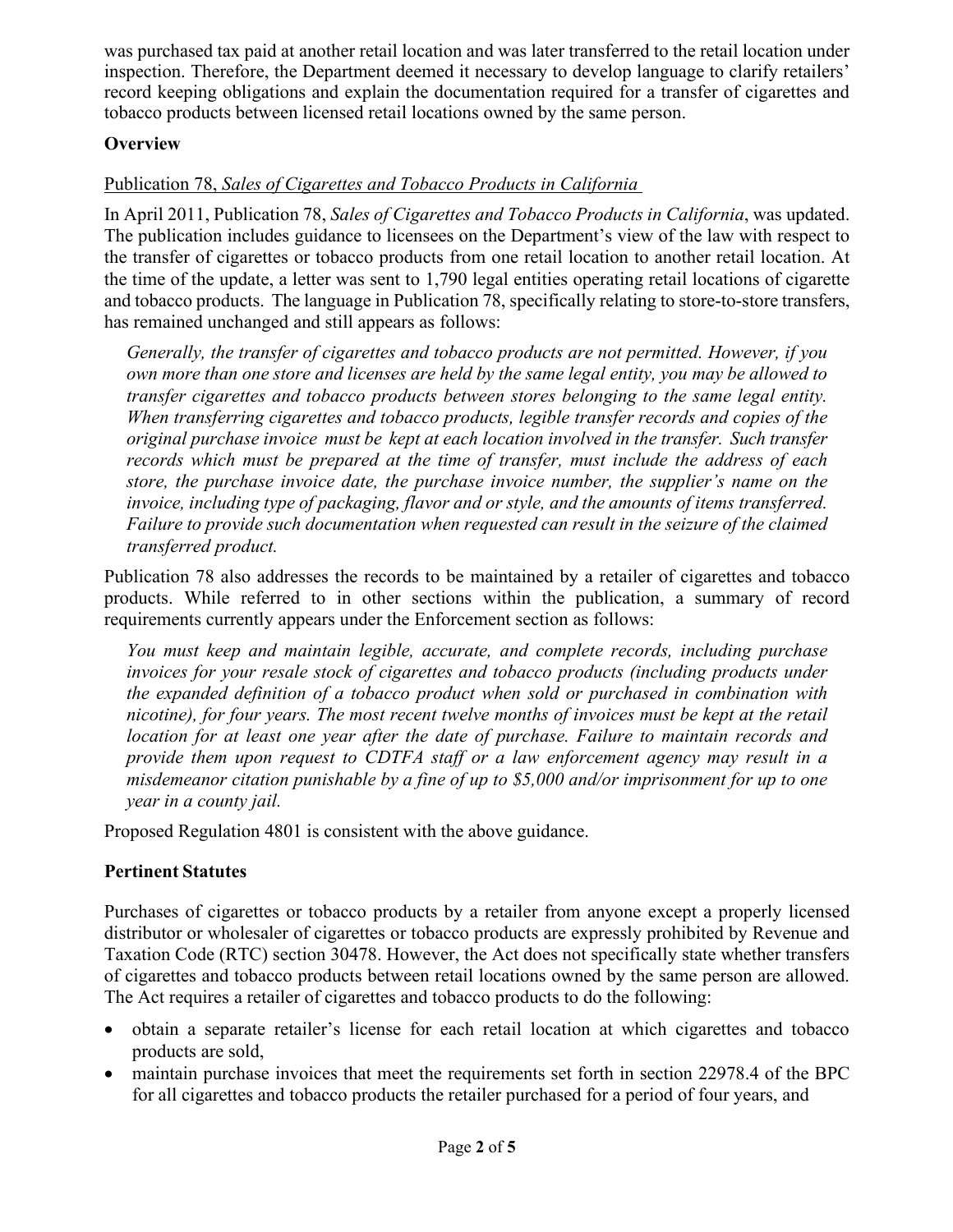maintain records at their retail location for at least one year after purchase.

Section 22978.4 also prescribes form and content requirements for invoices issued by distributors and wholesalers. In addition to requiring distributor and wholesaler information, each invoice must contain the name, address and license number of the customer, an itemized listing of cigarettes and tobacco products sold, date of sale, and the amount of excise taxes due to the state by the distributor or a statement that reads: "All California cigarette and tobacco product taxes are included."

Although the Act does not directly state all inventory transfers are allowable, the language contained within it could be interpreted to imply that specific transfers are not necessarily prohibited. Section  $22971(q)$  defines a retail location as any building from which cigarettes and tobacco products are sold at retail or a vending machine. "Sale" is defined in section 30006 of the RTC as any transfer of title or possession for consideration, exchange, or barter, in any manner or by any means whatever. As a result, the Act does not require a retailer to maintain a license at a warehouse or storage location from which retail sales are not made. The Act also does not require that a distributor or wholesaler deliver only to the address of the licensed retail location. Section 22978.4(a)(4) requires that a distributor or wholesaler include on any invoice the name, address, and license number of the retailer, distributor, or wholesaler to whom cigarettes and tobacco products are sold, but it does not require that the product be delivered to the address where the retail license is held. There are good reasons for not requiring such a limitation, such as traditional cash and carry purchases would be prohibited, and vending machine operators would only be able to take delivery at the location of a licensed vending machine, which is generally located at another person's business. Thus, it appears that without such delivery limitations, the Act contemplates transfers of cigarettes and tobacco products between retail or storage locations owned by the same legal entity when the invoice retention requirements are satisfied at each retail location.

While the Department has determined that the Act does allow a person to transfer inventories of cigarettes or tobacco products from one retail location to another, the Department also has determined that such a transfer requires certain documentation to verify that a retailer's inventory is tax-paid. When a retail location is under inspection by the Department's Investigations Bureau, the retailer is required to provide invoices showing it purchased its inventory of cigarette and tobacco products tax-paid from a licensed distributor or wholesaler. Invoices from a distributor or wholesaler to a retailer must contain the retailer's address and license number, and a retailer owning more than one retail location must obtain a separate license for each retail location. When a retail location under inspection provides a purchase invoice showing the type of product in its inventory was purchased tax-paid by a different retail location, the inspector cannot know that the item in the inventory being inspected is the same item described on the invoice unless there is also an inventory transfer log showing that the item described on the invoice was transferred from the retail location that purchased the product to the retail location being inspected. The Department has determined that it is essential that inventory transfer logs be prepared contemporaneously at the time of transfer and that the transfer log be provided upon request from the inspector. If these conditions are not requirements, a retailer owning multiple locations could prepare a transfer log after-the-fact to use purchase invoices from one retail location to conceal untaxed purchases at another retail location.

#### **Proposed Regulation 4801**

As discussed below, proposed Regulation 4801 offers taxpayers a clear and concise explanation of what records should be maintained by retailers. The regulation also addresses the record keeping required by retailers to support their claims of store-to-store transfers of cigarettes and tobacco products.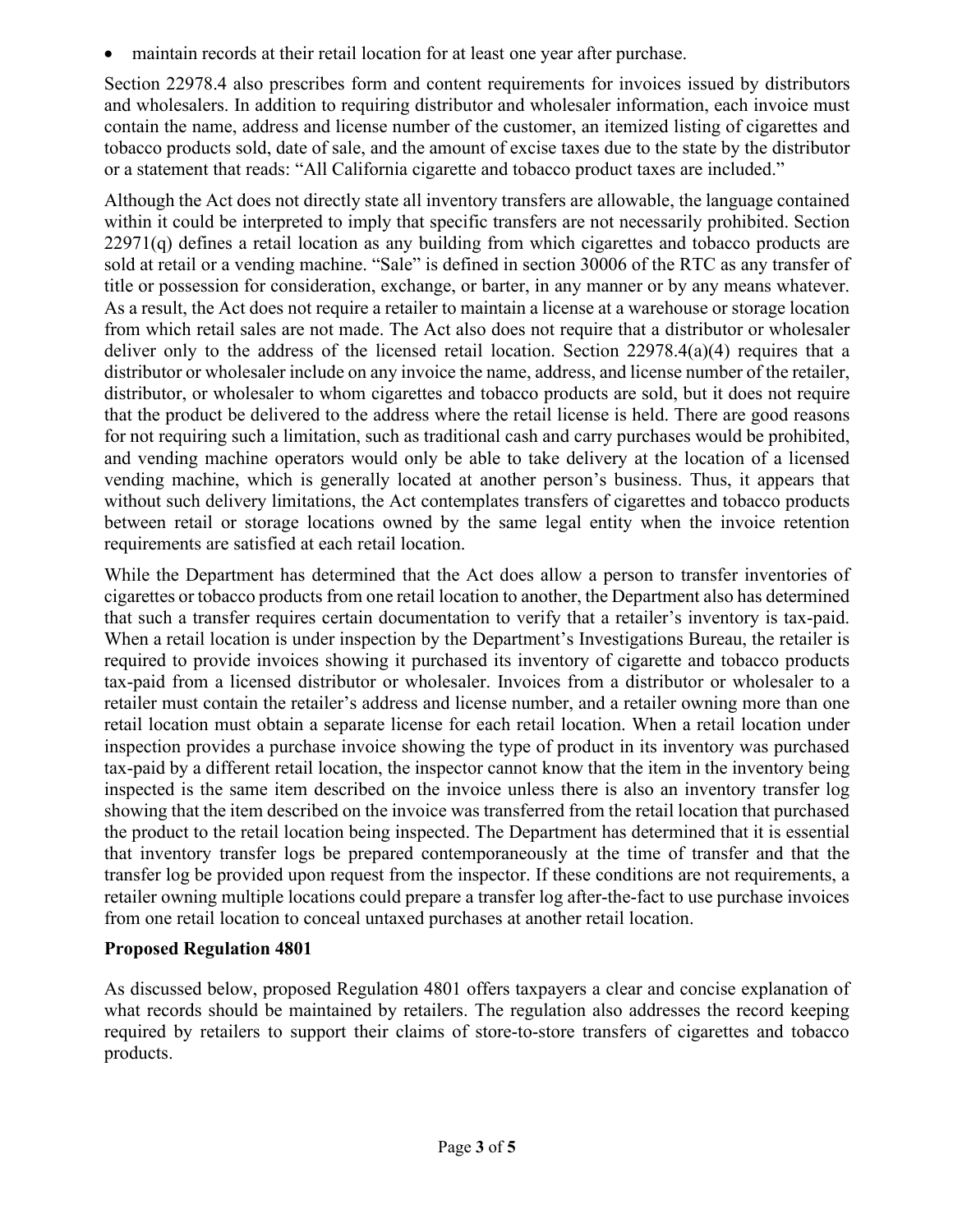#### *Subdivision (a), In General*

Subdivision (a) provides the general rules regarding retailers' purchase invoices. It states that a retailer must maintain their purchase invoices for a period of four years. Subdivision (a) further specifies that purchase invoices must be kept at the retail location to which the cigarettes and tobacco products were sold for at least one year after the retailer's purchase date. The subdivision also states that these purchase invoices must be made available upon request by the Department.

# *Subdivision (b), Transfers*

Subdivision (b) addresses transfers of cigarettes and tobacco products from one retail location to another retail location. The retail locations involved must be registered to the same person. A transfer log must be prepared at the time a transfer occurs and be kept for four years from the date the retailer purchased the transferred inventory. The transferring and receiving locations must keep copies of the transfer log and the purchase invoices for the transferred inventory for at least one year from the date of transfer.

A retailer must provide copies of the transfer log and the purchase invoices for the transferred inventory upon request and at the time the inspection has commenced. If a retailer fails to do so, then they are unable to establish the receiving location's inventory as being tax paid. Even if a purchase invoice is presented showing that the same type of tax-paid product was sold to a different retail location, and the transferring location is owned by the same licensee as the receiving location, it will not establish the cigarettes and tobacco products as being tax paid.

# *Subdivision (c), Prohibited Transfers*

Transfers of tax-paid inventory are only allowed between properly licensed locations held by the same person. If the two licensed retailer locations have a different ownership type, then the transfer is prohibited. Subdivision (c) provides examples when a retailer is not the same person and the transfer is prohibited.

# *Subdivision (d), Transfer Log*

Subdivision (d) addresses the type of records retailers should prepare and maintain for every storeto-store transfer they conduct. The subdivision states that the transfer log must contain the transfer date, the business name, address and license number of the transferring and receiving locations, a detailed itemized list by supplier with specific descriptions of the cigarettes and tobacco products transferred, quantity transferred, purchase invoice number, and the names and license numbers of each supplier. An example of a transfer log is found in Appendix A.

# *Subdivision (e), Alternative Storage Media*

A retailer my convert documents, including transfer logs and original purchase invoices into "storage-only imaging media." Subdivision (e) explains that a document conversion must comply with the requirements of the California Code of Regulations, title 18, section 4901, subdivision (h). Storage-only imaging media includes PDF files and other media used in electronic imaging. Once converted, the retailer may discard the original hardcopy documents.

# *Subdivision (f), Inspections, Citations and Seizures*

Purchase invoices and transfer logs must be provided upon request at the time of inspection. If a retailer is unable to comply with such a request, it may result in the issuance of a citation and the seizure of their cigarettes and tobacco products. Transfer logs or similar documents that were not prepared at the time a transfer occurred or were not provided upon request at the time of inspection will not be accepted. A transfer log provided after the fact will not establish that cigarettes and